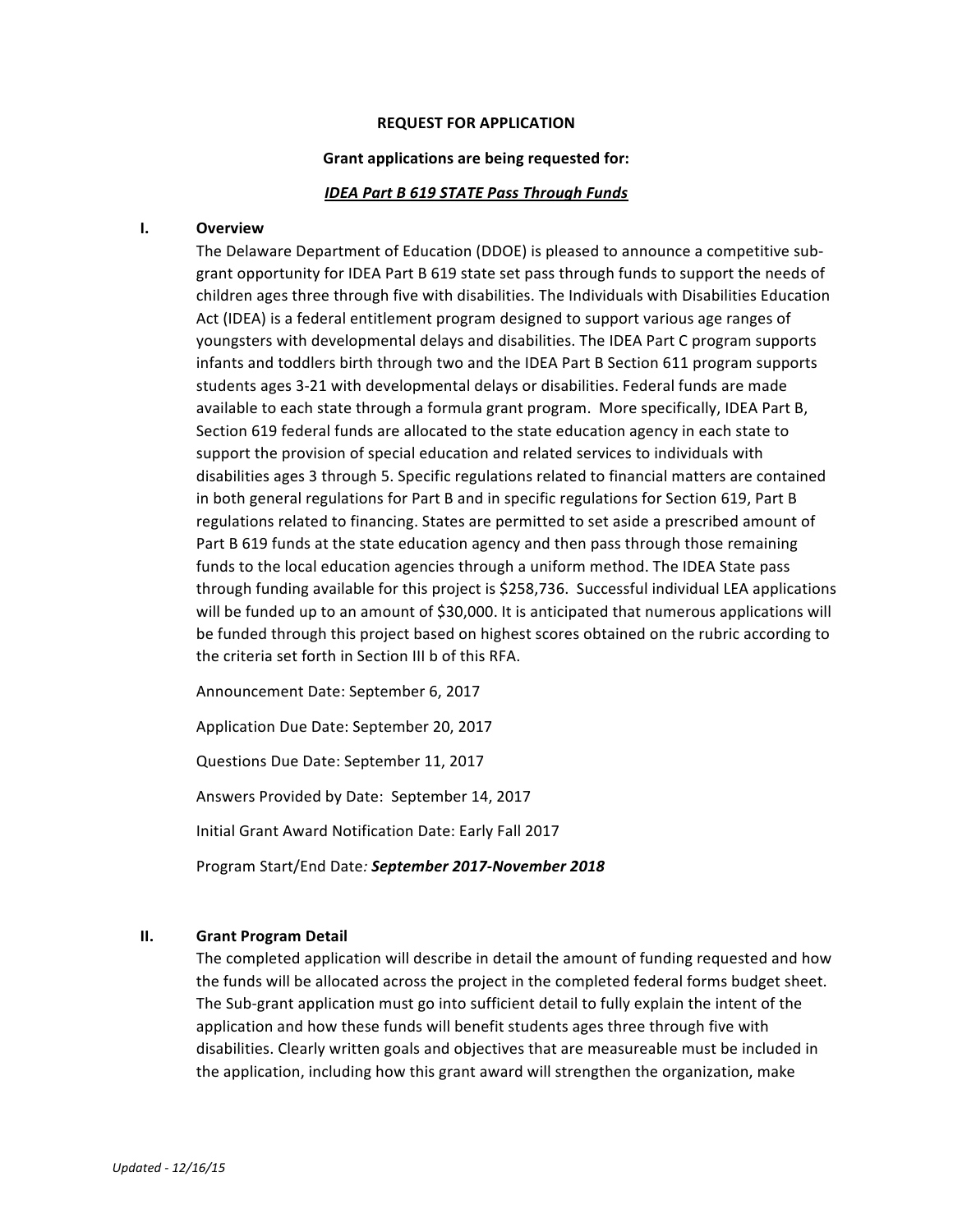improvements or how it will lead to success. In addition, a timeline for how the funds will be dispersed/utilized along with the service delivery method must be specified.

## **III.** Required Information

a. Minimum Requirements

Proposals must include a cover sheet denoting the name and address of the LEA applying for these Sub-grant funds and the date of submission of the application. Applicants must also complete the attached Sub-Grant Application which includes the amount of funding requested, a description of the project, goals and objectives of the project, specific activities including the service delivery and timeline and the completed federal forms budget sheet. The signature of the Chief School Officer/Agency Head and the Business Manager must be included with the completed sub-grant application.

All proposals must be submitted electronically in Microsoft Word, excel, and PDF to the Office of Early Learning (OEL), Ms. Cindy L. Husson Brown, at cindy.brown@doe.k12.de.us no later than 4:00 PM September 20, 2017.

Proposals from ineligible applicants and incomplete proposals or late submissions will not be reviewed. Questions may be addressed to Ms. Cindy L. Husson Brown at cindy.brown@doe.k12.de.us or 302-735-4037.

# b. General Evaluation Requirements

A team of reviewers will score the applications based on the following criteria:

o **All sections of the Sub-grant Applications are completed- Up to 5 points**

# o **Description of Project: 35 points**

 $\circ$  Target audience of children ages 3-5, including the expected number of children to participate in the project is fully described, the numbers of classrooms and the numbers of staff participating in the project is also fully described Up to 5 points

Detailed explanation of the purpose of this project and how it will benefit the target audience children ages 3-5 with disabilities. Up to 15 points

- o Including baseline data, overall measureable, targeted outcomes to be achieved by the project are identified and are fully described Up to 15 points
- $\circ$  **Goals/Objectives of the Project: 30 points**
- $\circ$  Goal/s fully describes how the project will strengthen or improve the organization, while benefitting children ages 3-5 with disabilities. Goal/s includes the target audience, what is going to be achieved and the duration of the project. Objectives